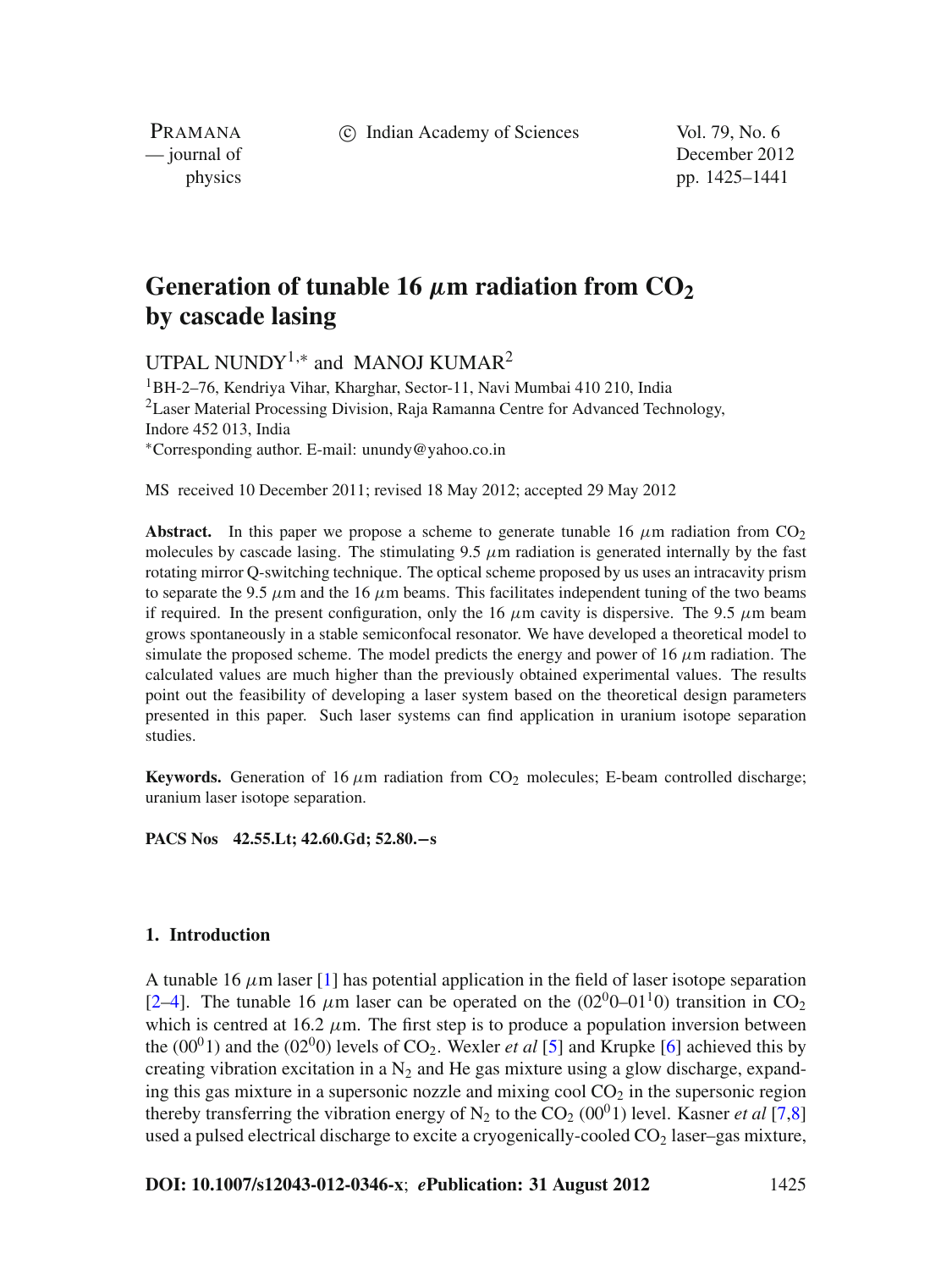and achieved maximum inversion between the  $(00<sup>0</sup>1)$  and the  $(02<sup>0</sup>0)$  levels of CO<sub>2</sub> in the afterglow period. Osgood  $[1]$  used optical pumping of  $CO<sub>2</sub>$  by a HBr laser to achieve this inversion. The second step is to saturate the  $(00^01-02^00)$  transition so that half of the inversion density will be added to the  $(02<sup>0</sup>)$  level, thereby creating a population inversion between  $(02<sup>0</sup>0)$  and  $(01<sup>1</sup>0)$  levels. It is possible to achieve this saturation by (1) injecting a stimulating laser pulse operating on 9.6  $\mu$ m from an external CO<sub>2</sub> laser [\[7](#page-16-0)[,8\]](#page-16-1) or by (2) generating the 9.6  $\mu$ m pulse internally by the rotating mirror O-switch [\[5](#page-15-3)[,6](#page-15-4)]. In the latter scheme, the laser first emits a 9.6  $\mu$ m pulse, followed by the 16  $\mu$ m pulse. This mode of operation is called cascade lasing. Among the two schemes, the one using cascade lasing avoids the use of an external laser and hence improves the overall efficiency of the laser system. Cooling of the gas mixture helps in lowering the thermal population of the  $(01<sup>1</sup>0)$ level.

The 16  $\mu$ m CO<sub>2</sub> laser operates optimally with a He-rich gas mixture with low CO<sub>2</sub> content and low gas pressure. Because of Fermi resonance there is a rapid deactivation of the population of the  $(02^00)$  level. This restricts the maximum  $CO_2$  partial pressure in the laser–gas mixture. This severely limits the output energy and power of this laser. Large lasing volume is therefore required to generate energy and power at useful levels. Electron beam controlled transverse discharges are scalable and are appropriate for the excitation of cryogenically-cooled 16  $\mu$ m laser–gas mixtures [\[9](#page-16-2)].

In this paper, we propose a scheme for generating tunable 16  $\mu$ m laser radiation from  $CO<sub>2</sub>$  molecules by cascade lasing. The laser uses a large-aperture electron beamcontrolled transverse discharge. The 9.6  $\mu$ m beam is generated internally by the rotating mirror Q-switch. Radiation of 16  $\mu$ m wavelength is generated collinearly with the 9.6  $\mu$ m wavelength. The dual wavelength cavity utilizes an intracavity prism to split the 9.6  $\mu$ m and 16  $\mu$ m beams [\[6\]](#page-15-4). The 16  $\mu$ m laser is tuned by utilizing a grating. The 9.6  $\mu$ m cavity is a stable resonator semiconfocal cavity comprising of a curved mirror and a plane mirror. The proposed laser is similar to that of Kasner [\[7](#page-16-0)[,8](#page-16-1)] who have used high voltage pulse in longitudinally pumped laser. However, in our case transverse discharge configuration is used. Due to the longitudinal configuration used by Kasner, operating pressure of the gas mixture was restricted to ∼10 Torr. The operating pressure in our case is 100 Torr due to the transverse excitation of discharge medium. The higher pressure improves significantly the peak power of the 9.6  $\mu$ m stimulating laser pulse, and helps in improving the energy and power of the 16  $\mu$ m pulse. Chatterjee and Nath [\[10\]](#page-16-3) developed a theoretical model to simulate the experimental conditions of Kasner *et al* [\[7](#page-16-0)]. Good agreement was obtained with experimental results. They had predicted that use of transverse discharge and operation at higher pressure should improve the peak power of the 16  $\mu$ m laser considerably. When the 9.6  $\mu$ m beam is more powerful, it can compensate for the larger collisional relaxation of the  $(02^00)$  level at higher pressure, and thus allow operation at higher gas pressures. We have extended the earlier theoretical model of Chatterjee and Nath [\[10](#page-16-3)] and have also included simulation of the discharge and Q-switching of the laser in our model.

We present the results of the theoretical model to generate 16  $\mu$ m laser with high energy from a transversely excited electron beam-controlled electrical discharge in He-rich gas mixture. The basic intention is to indicate theoretically the capability of the proposed scheme. No experimental work has been carried out yet on the proposed scheme, but we have compared the result of our prediction regarding the 9.5  $\mu$ m O-switched pulse with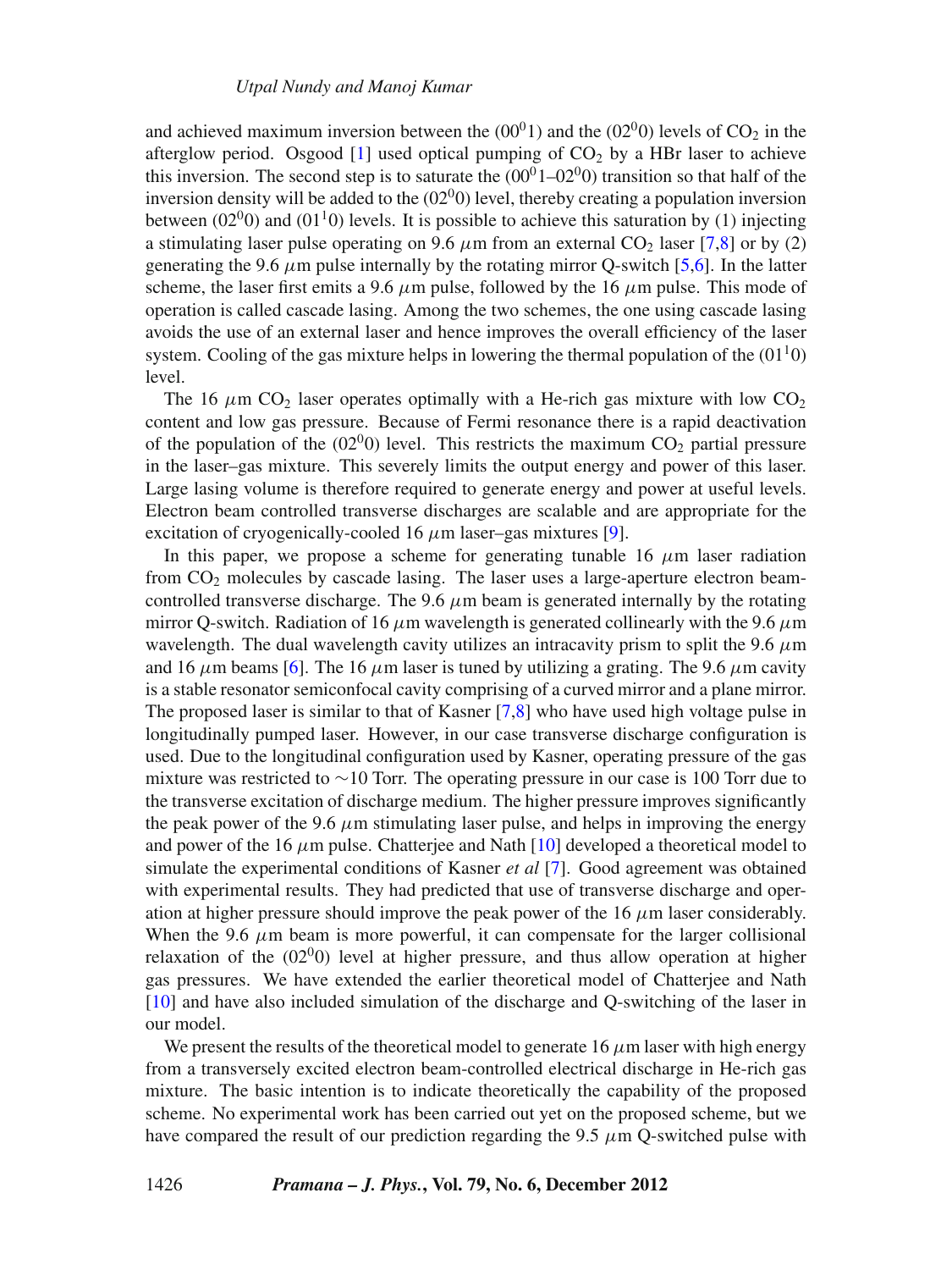actual experimental results of Sakai and Hamada [\[11\]](#page-16-4), who have developed a high-power  $O$ -switched  $CO<sub>2</sub>$  laser. A close match between theoretically predicted values and their experimental results conveys the accuracy of the model and hence realistic theoretical predictions of 16  $\mu$ m radiation from a similar system if designed on these lines.

# **2. Our scheme**

Figure [1](#page-2-0) is the schematic diagram of the proposed set-up for the tunable 16  $\mu$ m laser. The gas mixture used is a He-rich mixture containing  $CO<sub>2</sub>$ , N<sub>2</sub> and He in the ratio 1:1:40 at a pressure of 100 Torr. The mixture is assumed to be at a temperature of  $-150^{\circ}$ C. Three e-beam controlled discharges (shown in figure [1](#page-2-0) as discharge modules D1, D2 and D3) provide optimum excitation to the gas mixture [\[9\]](#page-16-2). The 9.5  $\mu$ m cavity is formed by the fully reflecting curved mirror M1 of 10 m radius of curvature and the plane output coupler OC. Reflectivity of the output coupler is 98% at 9.5  $\mu$ m. The Q-switching is obtained by rotating an intracavity fully reflecting plane mirror M2 at 400 Hz. The 9.5  $\mu$ m cavity contains a 10.6  $\mu$ m absorber cell C, containing SF<sub>6</sub> or BCl<sub>3</sub> to prevent lasing at  $10.6 \mu$ m. The estimated temperature of the discharge-heated gas mixture is 200 K. At this temperature the rotational level  $J = 13$  corresponding to 00<sup>0</sup>1 upper laser level of CO<sub>2</sub> will have the maximum population. This makes the 9.6  $P(14)$  $P(14)$  line as the strongest line, which will lase in preference to other lines and grow spontaneously. This line operates at 9.5  $\mu$ m wavelength. The 9.5  $\mu$ m radiation will stimulate lasing at 16  $\mu$ m. The intracavity KBr prism separates the paths of the 9.5 and 16  $\mu$ m beams. This allows use of a grating for tuning the 16  $\mu$ m laser. The 16  $\mu$ m cavity is formed by the mirrors M1, M2 and grating G. It is assumed that the grating has 85% efficiency. The 16  $\mu$ m laser output is taken from one of the gratings orders. It is assumed that  $10\%$  of the internal 16  $\mu$ m energy can be coupled out in this order.

<span id="page-2-0"></span>

 $M1$ 

**Figure 1.** Schematic of the set-up for the 16  $\mu$ m laser. M1 – fully reflecting curved mirror of 10 m radius of curvature, M2 – fully reflecting rotating plane mirror, D1, D2, D3 – electron beam-controlled discharge modules, with discharge dimension 6 cm  $\times$ 5 cm  $\times$  50 cm, P – KBr prism, G – 60 lines/mm grating with 85% efficiency, C – SF<sub>6</sub> cell, OC – output coupler with 98% reflectivity.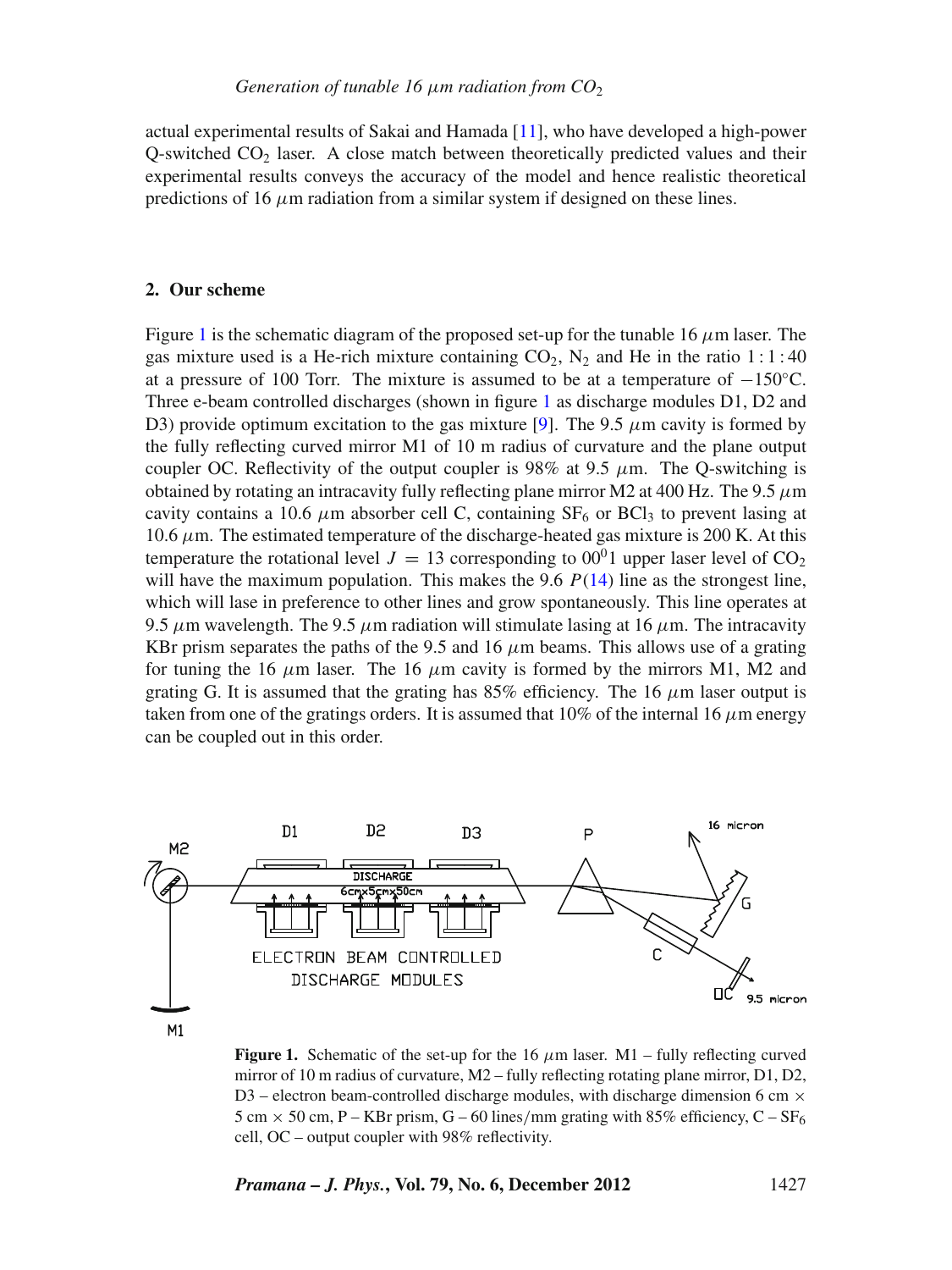# **3. Mode of operation**

#### 3.1 *Electron beam-controlled discharge modules*

The electron beam is generated by a cold cathode gun energized by a pulse forming network (PFN) based power supply. The power supply provides a −300 kV, 250 A pulse with 1.5  $\mu$ s duration. The area of the electron beam is of  $5 \times 50$  cm<sup>2</sup>. The electron beam passes through a 25  $\mu$ m Al foil and its support structure to sustain the main discharge. The main discharge is driven by a capacitor of 0.7  $\mu$ F charged to 6 kV. The main discharge electrodes are separated by 6 cm. The discharge has a dimension of  $6 \times 5 \times 50$  cm<sup>3</sup>. The electron beam provides a current density of 330 mA  $cm^{-2}$  in the discharge region. The main discharge is initiated 500 ns after the application of electron beam voltage. The main discharge persists till 12  $\mu$ s and deposits ∼12.5 J energy in the discharge. The discharge energy density is  $\sim$ 65 J l<sup>-1</sup>atm<sup>-1</sup>. After the application of the discharge one allows a relaxation of excited active medium for a duration of  $30 \mu s$ . During this afterglow period, the  $(00^01)$  level attains maximum population due to resonant transfer from  $N_2$  ( $v = 1$ ) level. All other low-lying levels which were populated during the discharge relax back almost to their thermal levels. The Q-switching is arranged to occur just at this time.

# 3.2 *Rotating mirror Q-switching*

The 9.5  $\mu$ m cavity consisting of mirrors M1 (10 m radius of curvature) and OC (plane) is a semiconfocal cavity. The distance between the two mirrors is 5 m. The diameter of each mirror is 5 cm. Let us first consider a semiconfocal cavity consisting of a curved mirror and a plane mirror and let the curved mirror rotate. The optic axis of this resonator is defined as the line which is perpendicular to the plane mirror and which intersects the pole of the curved mirror. If the curved mirror is rotated, this optic axis will move within the optical cavity parallel to itself [\[12\]](#page-16-5). In the configuration adopted by us, we keep the curved mirror M1 fixed and rotate an intracavity plane mirror M2 at 400 Hz. Because of reflection by mirror M2, the effective rotation rate of M1 is now 800 Hz [\[13](#page-16-6)]. As the radius of curvature of the curved mirror M1 is 10 m, the linear sweep speed is  $\sim$ 50 km s<sup>-1</sup>. The laser mode in the optical cavity is centred on the optic axis and the time taken for this mode to cross the 5 cm diameter mirror is  $\sim$ 1  $\mu$ s. When the optic axis is along the centre of both the mirrors, the diffraction loss of the multimode beam is the minimum. When the optic axis just enters the edge of the mirrors, or just leaves the mirror edges, the diffraction loss is maximum. The diffraction loss depends on the diameter of the multimode Gaussian laser beam and the extent of Gaussian beam distribution intercepted by the mirrors. This interception factor is known as the cumulative probability function of a standard Gaussian distribution and is available in the form of a table [\[14\]](#page-16-7). This table helps in evaluating the varying diffraction losses as the laser beam traverses across the mirrors. The 16  $\mu$ m laser develops collinearly with the 9.5  $\mu$ m beam. The 16  $\mu$ m cavity consists of mirrors M1, M2 and the grating G. During Q-switching the varying diffraction loss due to the movement of the beam along the curved mirror M1 is also applicable to the 16  $\mu$ m laser beam. However, if the grating is wide, diffraction loss on the grating can be neglected.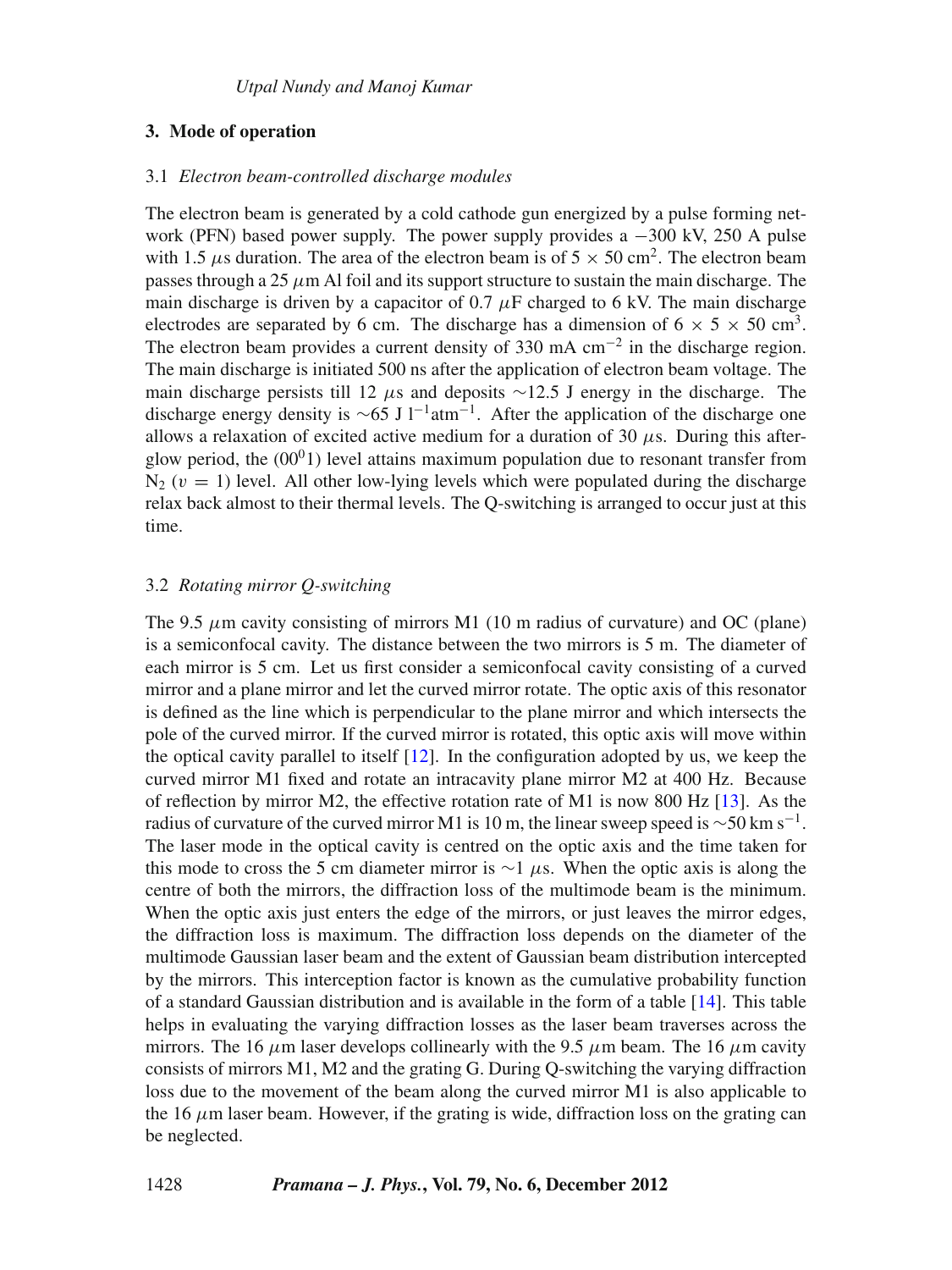# **4. Method of calculation**

The steps leading to the generation of tunable 16  $\mu$ m radiation from excited CO<sub>2</sub> molecules are as follows:

- (1) Excitation of helium-rich gas mixture  $CO_2$ : N<sub>2</sub>: He::1:1:40 in electrical discharge.
- (2) Generating Q-switched 9.5  $\mu$ m pulse through 00<sup>0</sup>1 to 02<sup>0</sup>0 transition.
- (3) Population inversion between  $02^{0}$  and  $01^{1}$  levels.
- (4) Generation of 16  $\mu$ m pulse.

The steps listed above first require execution of Boltzmann module for  $CO_2$ : N<sub>2</sub>: He:: 1 : 1 : 40 gas mixture which generates data file for ionization rates, attachment rates and drift velocity as a function of *E*/*N*. These data are used in Discharge module for solving the rate equations describing current and voltage variations in the discharge. Once current and voltage variations in the discharge are known, the electron number density as a function of time can be evaluated. The electron number density along with excitation rates for  $CO<sub>2</sub>$  and N<sub>2</sub> evaluated from Boltzmann module are used in excitation module to calculate the number density of the excited  $CO<sub>2</sub>$  molecules at various levels as a function of time. In the last step, Q-switch module is executed to generate circulating intracavity intensity

<span id="page-4-0"></span>

**Figure 2.** Simulation flow chart for calculating energy and power from cascade laser.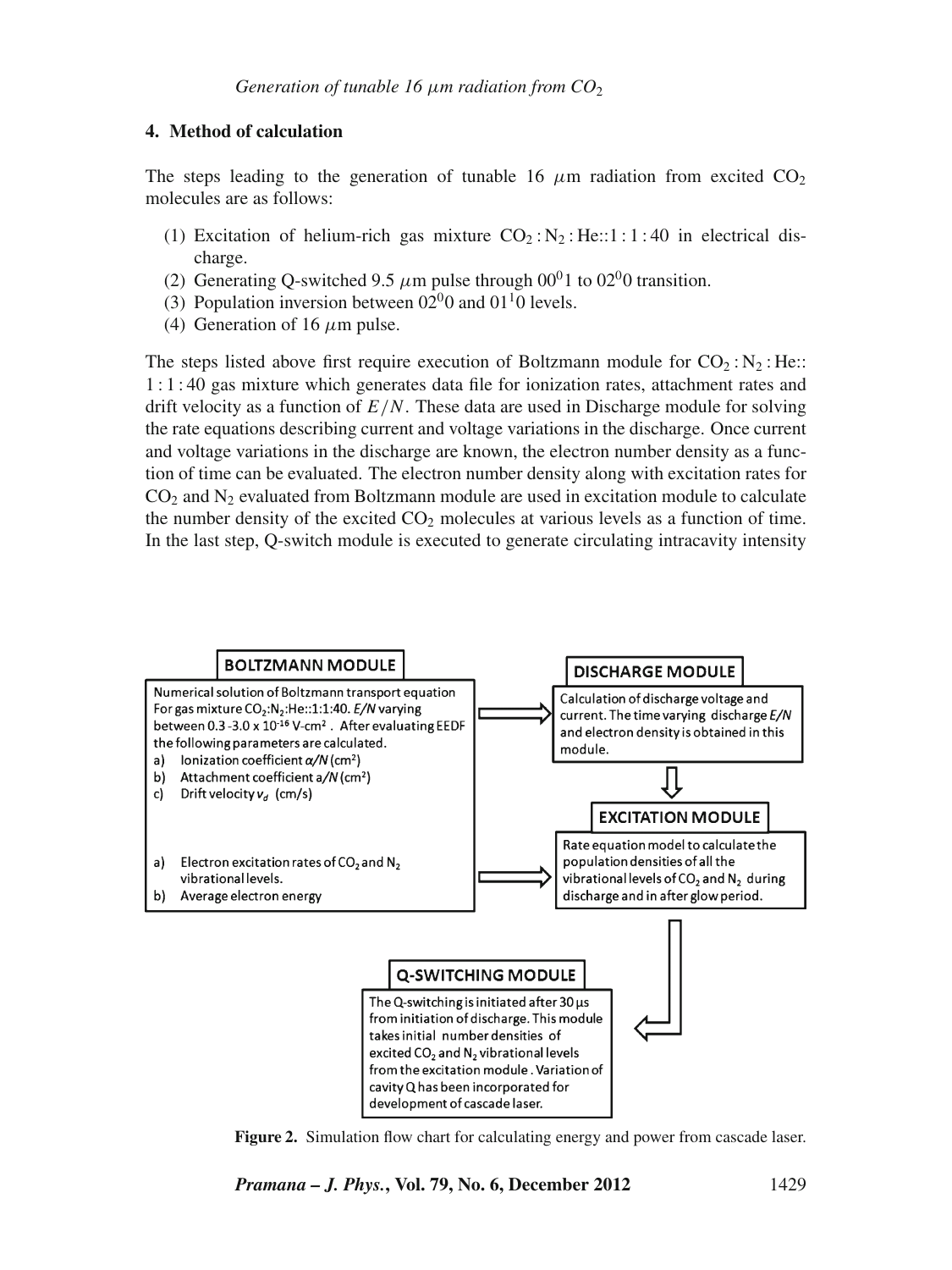due to O-switching of 9.5  $\mu$ m radiation resulting in population inversion between 02<sup>0</sup>0 and  $01<sup>1</sup>0$  levels at low temperatures of active medium. This results in cascade emission of 16  $\mu$ m radiation. These steps are indicated in the form of simulation flow chart in figure [2.](#page-4-0) We now explain each module in more detail.

# 4.1 *Boltzmann module*

In a gas discharge, the electrons are accelerated in the applied electric field and they undergo various elastic and inelastic collisions in the discharge plasma. Depending on the gas mixture and the value of the applied field, the electrons attain a distribution in the energy space, called the electron energy distribution function (EEDF). The Boltzmann module solves [\[15](#page-16-8)] the Boltzmann transport equation to predict EEDF for the gas mixture  $CO<sub>2</sub>$ : N<sub>2</sub>: He::1 : 1 : 40. The rates for various processes which depend on electron kinetics can be determined, if the cross-section of the process and its variation with the energy of the electron are known. Apart from the momentum transfer cross-sections, a total of 34 inelastic collisions with  $CO<sub>2</sub>$ ,  $N<sub>2</sub>$  and He gaseous species were used to calculate the EEDF. The EEDF calculated by Boltzmann module was used to calculate  $\alpha$ , *a* and  $v_d$  as a function of *E*/*N* where *E* is the electric field between electrodes and *N* is the neutral particle number density. These data are required by the 'discharge module'. Figure [3](#page-5-0) presents variation of  $\alpha$  and a as a function of  $E/N$  and figure [4](#page-6-0) presents the variation of  $v_d$  with  $E/N$ . The variation of average electron energy  $\varepsilon$  with  $E/N$  is presented in figure [5.](#page-6-1) The electron impact excitation rates for various levels of  $CO_2$ ,  $N_2$  and He are also functions of *E*/*N* and are governed by EEDF. These rates are available in literature for the conventional  $CO<sub>2</sub>$  laser–gas mixtures [\[16](#page-16-9)[,17\]](#page-16-10) but not for the He-rich mixture used by us. These rates are calculated by the Boltzmann module for the He-rich gas mixture used here.

<span id="page-5-0"></span>

**Figure 3.** Variation of ionization coefficient  $(\alpha)$  and attachment coefficient  $(a)$  with *E*/*N*.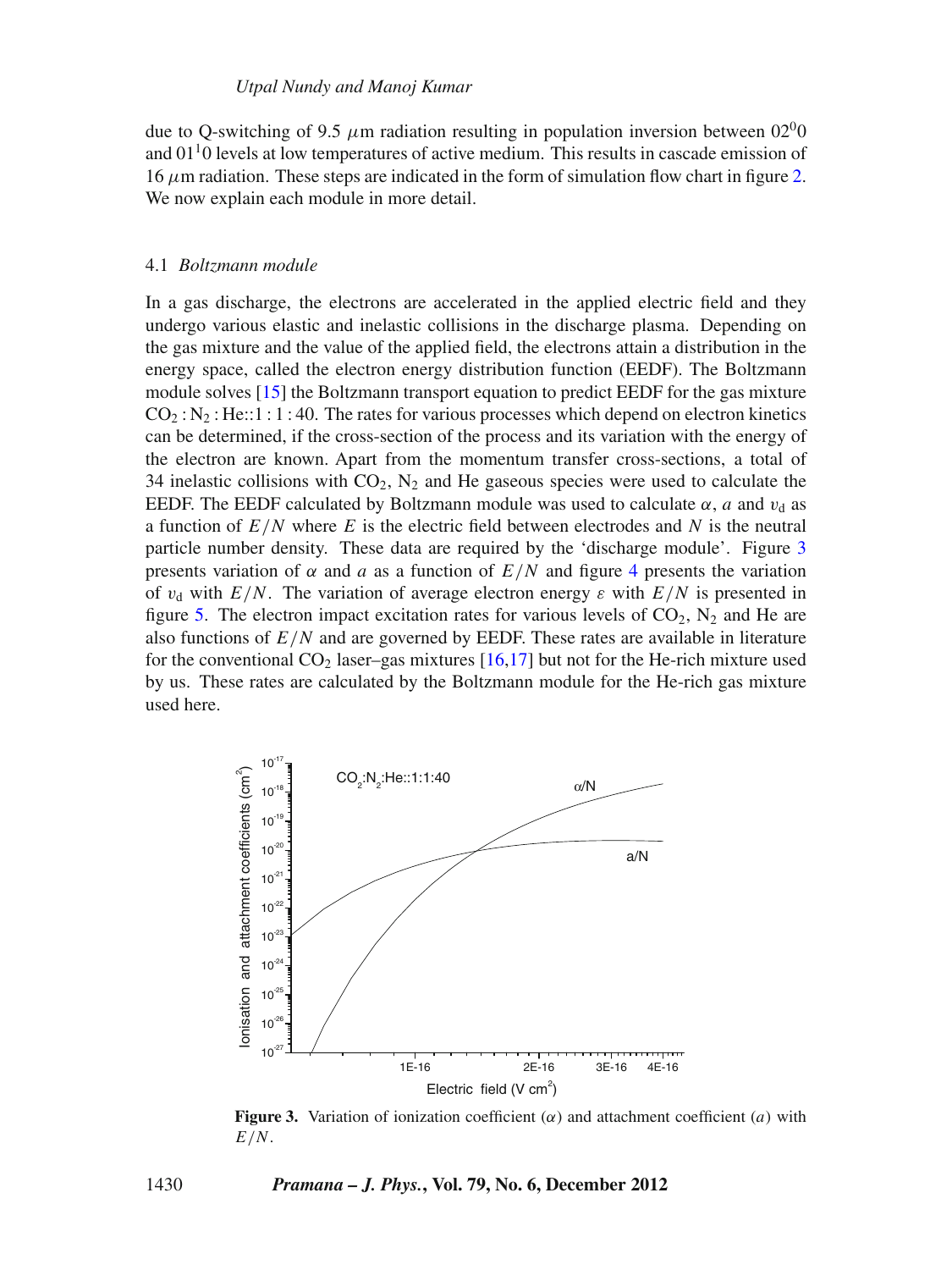<span id="page-6-0"></span>

**Figure 4.** Variation of drift velocity  $(v_d)$  with  $E/N$ .

#### 4.2 *Discharge module*

In an electron beam-initiated discharge, the initial electrons to start the discharge is provided by an external e-beam. The primary electrons of the beam produce secondary electrons by gas ionization, and provide a source of electrons. These background electrons start the discharge and the discharge once initiated is able to sustain itself even in the

<span id="page-6-1"></span>

**Figure 5.** Variation of average electron energy  $(\varepsilon)$  with  $E/N$  for gas mixtures  $CO_2$ : N<sub>2</sub>: He::1:1:8 and  $CO_2$ : N<sub>2</sub>: He::1:1:40.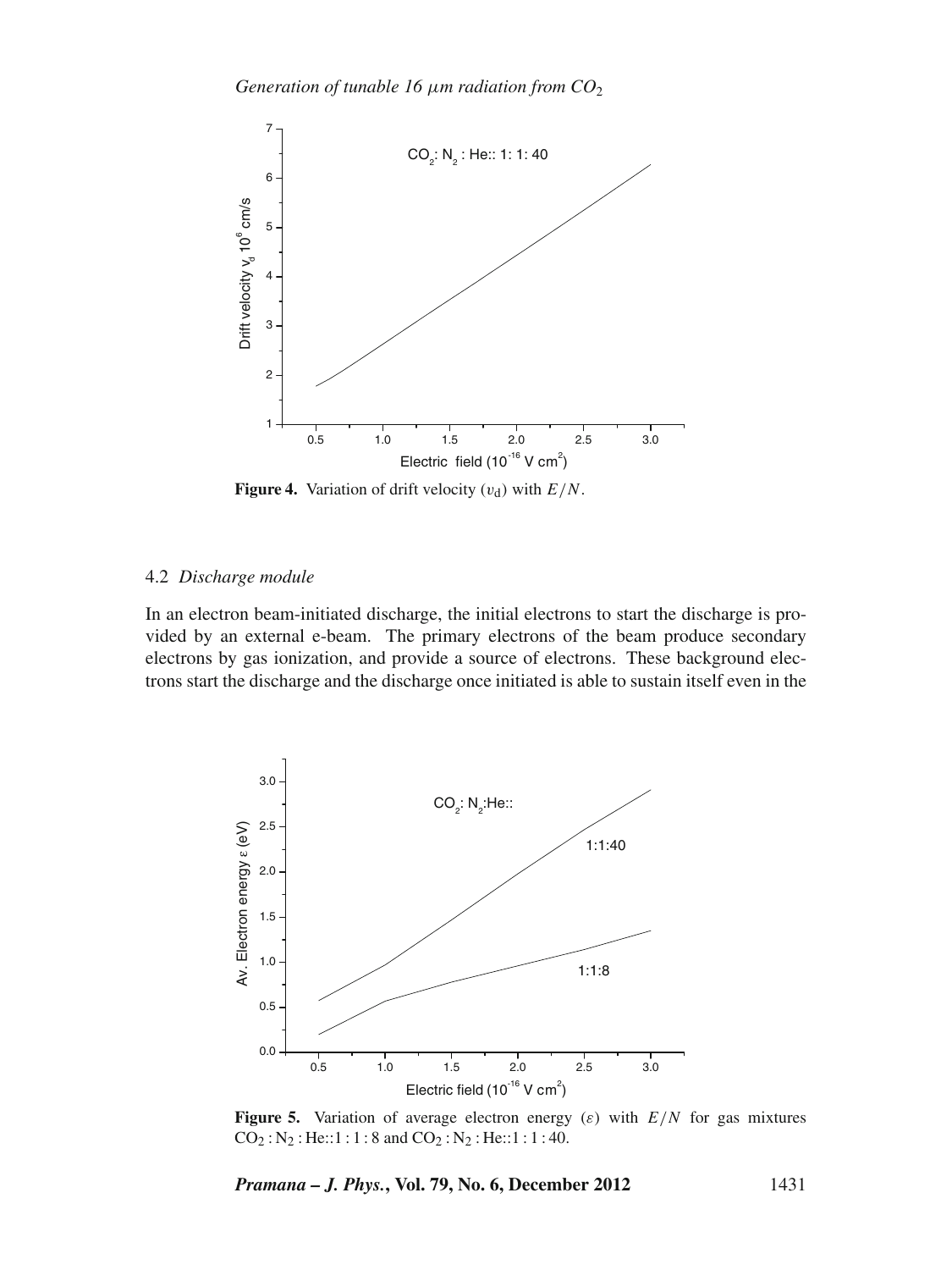absence of the e-beam. The rate of change of electron density *n*<sup>e</sup> (cm−3) in the discharge is described by eq. [\(1\)](#page-7-0).

<span id="page-7-0"></span>
$$
\frac{dn_e}{dt} = S_0 + n_e v_d (\alpha - a) - \gamma n_e^2.
$$
 (1)

Here  $S_0$  is the source term given by [\[18\]](#page-16-11)

$$
S_0 = \frac{j\rho S/\rho}{e_w},
$$

where *j* is the e-beam current density which is equal to 330 mA/cm<sup>2</sup>. ( $s/\rho$ ) is the stopping power of the e-beam by the gas which contains mostly He and it is equal to 3 MeV cm<sup>2</sup>/g. Using  $\rho$  (density of gas mixture = 0.022  $\times$  10<sup>-3</sup> g cm<sup>-3</sup>) and  $e_w$  (ionization potential of CO<sub>2</sub> and N<sub>2</sub> = 32 eV), the value of S<sub>0</sub> is calculated to be  $0.46 \times 10^{19}$  cm<sup>-3</sup>. In eq. [\(1\)](#page-7-0),  $v_d$  is the drift velocity (cm s<sup>-1</sup>),  $\alpha$  is the ionization coefficient (cm<sup>-1</sup>), *a* is the attachment coefficient (cm<sup>-1</sup>) and  $\gamma$  is the recombination coefficient  $\rm{cm^3~s^{-1}}$ ). As there is no analytical solution of eq. [\(1\)](#page-7-0), it is solved numerically with the help of Runge–Kutta routine.

The model developed by us to simulate the discharge considers the discharge as a LCR circuit with the discharge plasma as a nonlinear resistance. The change in electron density with time in the discharge is given by eq. [\(1\)](#page-7-0). The input circuit parameters to the program such as capacitor value, capacitor charging voltage and loop inductance are respectively taken as 0.7  $\mu$ F, 6 kV and 1  $\mu$ H. The Boltzman program provides the values of  $v_d$ ,  $\alpha$  and *a* as a function of  $E/N$ . For recombination coefficient we use a value of  $10^{-7}$  cm<sup>3</sup> s<sup>−1</sup> [\[18](#page-16-11)] which is independent of  $E/N$ . The discharge cross-sectional area for calculations has been taken as  $250 \text{ cm}^2$ . The calculations are carried out with time step of 1 ns. At each time step, the field across the discharge is increased from zero in steps of 0.25 V (cm.atm)<sup>-1</sup> and the electron density and the discharge current are calculated. This operation is continued until the Kirchoff's voltage and current laws in the circuit loop are satisfied. For the next time step, the voltage across the capacitor is adjusted to account for the charge drained from the capacitor in the previous time interval. The calculations are repeated with the updated values of capacitor voltage, electron density and current as the initial values for the next step. Figure [6](#page-8-0) depicts the calculated discharge voltage and discharge electron density as a function of time.

#### 4.3 *Excitation module*

This module calculates the population densities in all the vibration levels of  $CO<sub>2</sub>$  and N<sub>2</sub>, during the discharge and in the afterglow period. The model is an improvisation of the earlier model by Chatterjee and Nath [\[10](#page-16-3)]. Figure [7](#page-8-1) presents the energy level diagram and indicates the processes which affect the level populations. The rate of change of population densities in the vibration levels can be written as

<span id="page-7-1"></span>
$$
\frac{dn_1}{dt} = (a_1 n_{10} - a'_1 n_1) + k(n_{11} n_{10} - n_1 n_{12}) - k_{13} n_1
$$
\n(2)

$$
\frac{dn_2}{dt} = (a_2 n_{10} - a'_2 n_2) + k'_2 (n_2 - n_5) - k''_2 (n_2 - n_4)
$$
\n(3)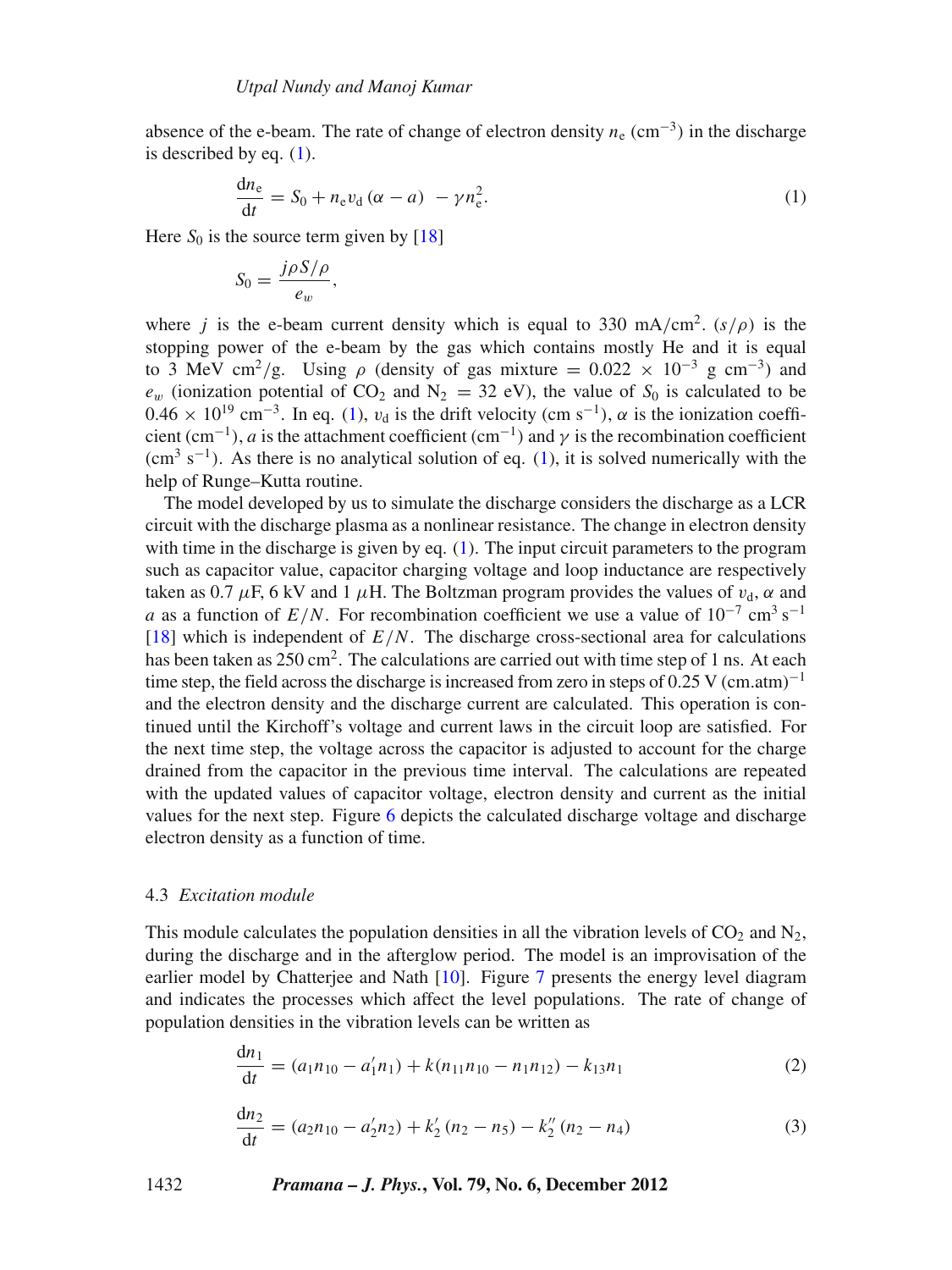*Generation of tunable 16* μ*m radiation from CO*<sup>2</sup>

<span id="page-8-0"></span>

**Figure 6.** Variation of discharge voltage and electron density in the discharge with time.

<span id="page-8-1"></span>

Figure 7. Energy level diagram of CO<sub>2</sub> laser.

$$
\frac{dn_3}{dt} = (a_3 n_{10} - a'_3 n_3) + k_2 \left( n_4 - \frac{n_3^2}{2n_{10}} \right) + k_{13} n_1 - k_3 (n_3 - n_{30}) \tag{4}
$$

$$
\frac{dn_4}{dt} = (a_4 n_{10} - a'_4 n_4) + k''_2 (n_2 - n_4) - k_{20} (n_4 - n_5) - k_2 \left(n_4 - \frac{n_3^2}{2n_{10}}\right)
$$
 (5)

$$
\frac{dn_5}{dt} = (a_5n_{10} - a'_5n_5) + k'_2(n_2 - n_5) + k_{20}(n_4 - n_5)
$$
\n(6)

$$
\frac{dn_{11}}{dt} = (bn_{12} - b'n_{11}) - k(n_{11}n_{10} - n_1n_{12})
$$
\n(7)

<span id="page-8-2"></span>Various symbols used in eqs [\(2\)](#page-7-1)–[\(7\)](#page-8-2) are listed in table [1.](#page-9-0)

*Pramana – J. Phys.***, Vol. 79, No. 6, December 2012** 1433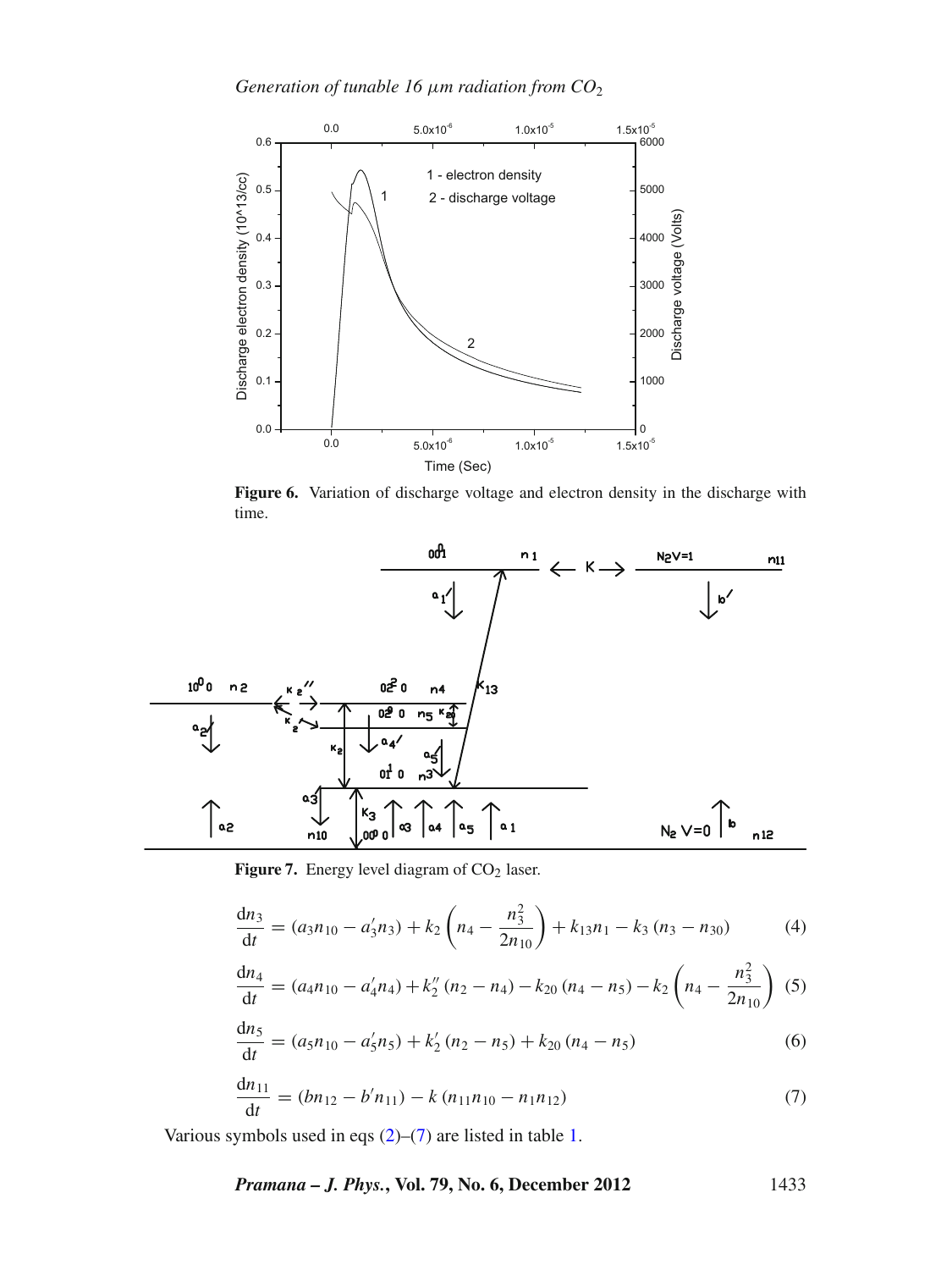| <b>Table 1.</b> Various symbols used in eqs $(2)$ – $(7)$ . |  |  |  |  |  |  |  |
|-------------------------------------------------------------|--|--|--|--|--|--|--|
|-------------------------------------------------------------|--|--|--|--|--|--|--|

<span id="page-9-0"></span>

| n <sub>1</sub>  | Number density of $(00^01)$ level of CO <sub>2</sub> , $x = 1$                              |                                                                          |
|-----------------|---------------------------------------------------------------------------------------------|--------------------------------------------------------------------------|
| n <sub>2</sub>  | Number density of (10 <sup>0</sup> 0) level of CO <sub>2</sub> , $x = 2$                    |                                                                          |
| $n_3$           | Number density of (01 <sup>1</sup> 0) level of CO <sub>2</sub> , $x = 3$                    |                                                                          |
| $n_{30}$        | Thermal population of $(01^10)$ level of CO <sub>2</sub> at 200 K                           | $1.06 \times 10^{15}$ cm <sup>-3</sup>                                   |
| $n_4$           | Number density of (02 <sup>2</sup> 0) level of CO <sub>2</sub> , $x = 4$                    |                                                                          |
| n <sub>5</sub>  | Number density of (02 <sup>2</sup> 0) level of CO <sub>2</sub> , $x = 5$                    |                                                                          |
| $n_{10}$        | Number density of $(00^00)$ level of CO <sub>2</sub> , $x = 10$                             |                                                                          |
| $n_{11}$        | Number density of $v = 1$ level of N <sub>2</sub> , $x = 11$                                |                                                                          |
| $n_{12}$        | Number density of $v = 0$ level of N <sub>2</sub> , $x = 12$                                |                                                                          |
| $N_{\rm C}$     | Total $CO2$ density in the                                                                  | Constraint used in equation                                              |
|                 | mixture = $n_{10} + n_1 + n_2 + n_5 + 2(n_3 + n_4)$                                         |                                                                          |
| $N_{\rm N}$     | Total N <sub>2</sub> density in the mixture = $n_{11} + n_{12}$                             | Constraint used in equation                                              |
| $n_{e}$         | Electron number density                                                                     |                                                                          |
| $X_1$           | Electron excitation rate for $(00^01)$ level of CO <sub>2</sub>                             | Calculated by Boltzmann module                                           |
| $X_2$           | Electron excitation rate for $(10^{0}0)$ level of CO <sub>2</sub>                           | Calculated by Boltzmann module                                           |
| $X_3$           | Electron excitation rate for $(01^10)$ level of CO <sub>2</sub>                             | Calculated by Boltzmann module                                           |
| $X_4$           | Electron excitation rate for $(02^20)$ level of CO <sub>2</sub>                             | Calculated by Boltzmann module                                           |
| $X_5$           | Electron excitation rate for $(02^{0}0)$ level of CO <sub>2</sub>                           | Calculated by Boltzmann module                                           |
| $X_0$           | Electron excitation rate for $(v = 1)$ level of N <sub>2</sub>                              | Calculated by Boltzmann module                                           |
| $\mathcal E$    | Average electron energy                                                                     | Calculated by Boltzmann module                                           |
| $a_x$           | $n_e X_x$ (s <sup>-1</sup> ) Excitation rate for 'x' level of                               |                                                                          |
|                 | $CO2$ (x = 1–5)                                                                             |                                                                          |
| $a'_x$          | $a_x \exp(\varepsilon_x/\varepsilon)$ , De-excitation rate of level 'x' of CO <sub>2</sub>  |                                                                          |
| b               | $n_e X_0$ Excitation rate for $v = 1$ level of N <sub>2</sub>                               |                                                                          |
| $b^{\prime}$    | b exp( $\varepsilon_0/\varepsilon$ ), De-excitation rate of $v = 1$ level of N <sub>2</sub> |                                                                          |
| $\varepsilon_0$ | 0.29 eV, energy of N <sub>2</sub> vibration level ( $v = 1$ )                               |                                                                          |
| $\varepsilon_1$ | 0.29 eV, energy of $CO2$ vibration level $(0001)$                                           |                                                                          |
| $\varepsilon_2$ | 0.17 eV, energy of $CO2$ vibration level (10 <sup>0</sup> 0)                                |                                                                          |
| $\varepsilon_3$ | 0.08 eV, energy of $CO2$ vibration level (01 <sup>1</sup> 0)                                |                                                                          |
| $\varepsilon_4$ | 0.16 eV, energy of $CO2$ vibration level (02 <sup>2</sup> 0)                                |                                                                          |
| $\varepsilon_5$ | 0.16 eV, energy of $CO2$ vibration level (02 <sup>0</sup> 0)                                |                                                                          |
| k               | Rate of resonance transfer of energy                                                        | $6.6 \times 10^{-13}$ cm <sup>3</sup> part <sup>-1</sup> s <sup>-1</sup> |
|                 | from $CO_2$ to $N_2$ at 200 K [19]                                                          |                                                                          |
| $k_3$           | Relaxation rate for the level $(0110)$                                                      | $CO_2$ : 155 s <sup>-1</sup> Torr <sup>-1</sup>                          |
|                 | of CO <sub>2</sub> at 200 K [19]                                                            | $N_2$ : 31 s <sup>-1</sup> Torr <sup>-1</sup>                            |
|                 |                                                                                             | He: $3510 s^{-1}$ Torr <sup>-1</sup>                                     |
| $k_{13}$        | Relaxation rate between $(0001)$                                                            | $CO_2$ : 322 s <sup>-1</sup> Torr <sup>-1</sup>                          |
|                 | and $(0110)$ of CO <sub>2</sub> at 200 K [19]                                               | $N_2$ : 97 s <sup>-1</sup> Torr <sup>-1</sup>                            |
|                 |                                                                                             | He: $75 s^{-1}$ Torr <sup>-1</sup>                                       |
| k2              | Relaxation rate between (02 <sup>2</sup> 0) and (01 <sup>1</sup> 0) of CO <sub>2</sub>      | $4.8 \times 10^5$ s <sup>-1</sup> Torr <sup>-1</sup> [19]                |
| $k_{20}$        | Relaxation rate between (02 <sup>2</sup> 0) and (02 <sup>0</sup> 0) of CO <sub>2</sub>      | $4.0 \times 10^5$ s <sup>-1</sup> Torr <sup>-1</sup> [20]                |
| $k_2''$         | Relaxation rate between (02 <sup>2</sup> 0) and (10 <sup>0</sup> 0) of CO <sub>2</sub>      | $6.0 \times 10^5$ s <sup>-1</sup> Torr <sup>-1</sup> [20]                |
| $k'_2$          | Relaxation rate between $(02^{0}0)$ and $(10^{0}0)$ of CO <sub>2</sub>                      | $10^6$ s <sup>-1</sup> Torr <sup>-1</sup> [20]                           |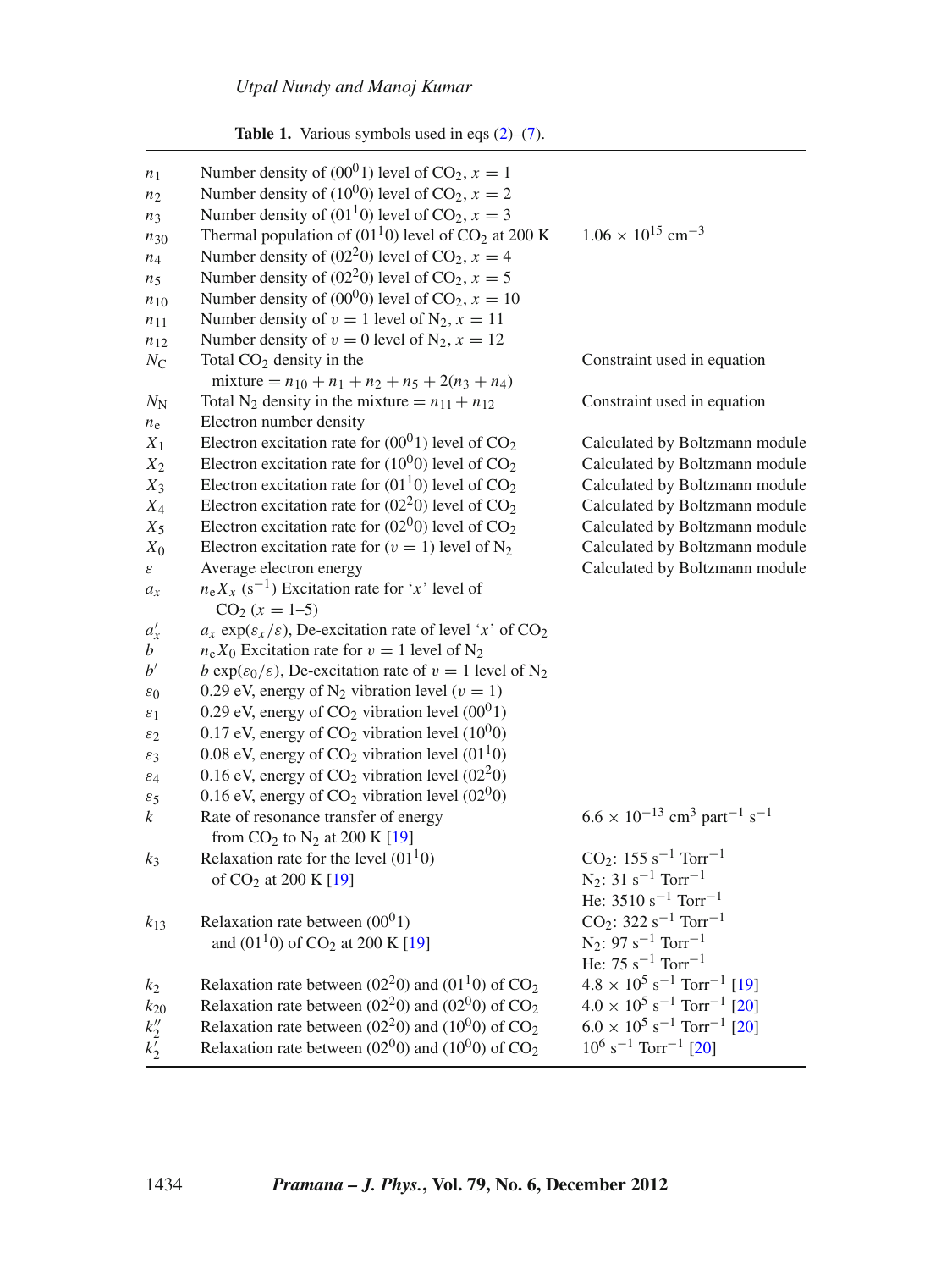These equations (eqs  $(2)$ – $(7)$ ) are solved by Runge–Kutta routine. The calculation is carried out with time step of 1 ns. After the afterglow period, the calculated value of the population density of (00<sup>0</sup>1) is 0.16 × 10<sup>17</sup> cm<sup>-3</sup>. Thus ~14% of CO<sub>2</sub> molecules are excited to  $(00^01)$  level. The population densities of  $(02^00)$  and  $(01^10)$  levels are  $0.16 \times 10^{14}$  cm<sup>-3</sup> and  $0.15 \times 10^{16}$  cm<sup>-3</sup> respectively. The effective stimulated emis-sion cross-section [\[21](#page-16-14)] for the 9.5  $\mu$ m line is 1.134 × 10<sup>-18</sup> cm<sup>2</sup>. The effective stimulated emission cross-section  $\sigma_{\text{eff}} = P_J \sigma_{ul}$ , where  $P_J$  is the rotational partition function of the gain medium and its value at 200 K is 0.091 and  $\sigma_{ul}$  is the stimulated emission crosssection at the line centre and its value is  $1.246 \times 10^{-17}$  cm<sup>2</sup>. Thus the calculated small signal coefficient which is the product of population inversion between  $(00^01)$  and  $(02^00)$ levels and effective stimulation cross-section is  $1.5\%$  cm<sup>-1</sup>.

#### 4.4 *Q-Switch module*

The excitation module provides the population densities of all the vibration levels of  $CO<sub>2</sub>$ and  $N<sub>2</sub>$  at the end of the afterglow period. These are the initial population densities for all the levels to be used in the Q-switch module. The 9.5  $\mu$ m and the 16  $\mu$ m transitions are from individual rotational lines. Let us take the specific case of  $R(11)$  $R(11)$  16  $\mu$ m line. In this case the 9.5  $\mu$ m transition is between  $J = 13$  rotation line of (00<sup>0</sup>1) vibration level and  $J = 14$  rotation line of (02<sup>0</sup>0) vibration level. The 16  $\mu$ m transition is between  $J = 12$ rotation line of (02<sup>0</sup>0) vibration level and  $J = 11$  rotation line of (01<sup>1</sup>0) vibration level. These transitions are depicted in figure [8.](#page-10-0)

<span id="page-10-0"></span>

**Figure 8.** Energy level diagram of  $CO<sub>2</sub>$  laser, showing rotational levels and cascade laser transitions.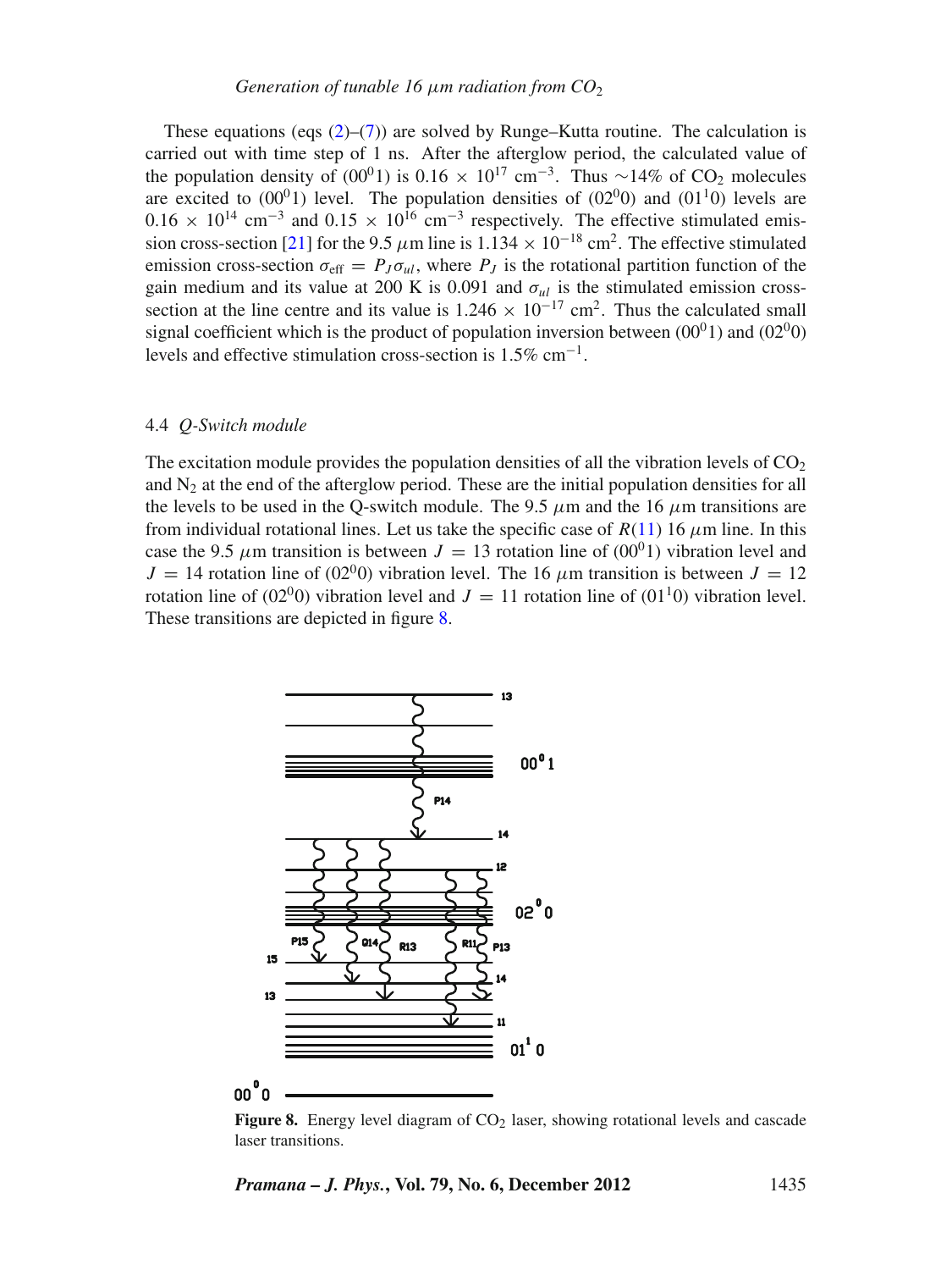The population density of the *J* th rotation level in *k*th vibration level is given by

$$
n_{Jk}=P_J n_k,
$$

where  $P_J$  is the rotational partition function = 0.0028 ( $J + 1$ ) exp(-0.0028 ×  $J(J + 1)$ ).

The new sets of rate equations for evaluating Q-switched radiation in the cavity are as follows:

<span id="page-11-2"></span>
$$
\frac{dn_1}{dt} = k(n_{11}n_{10} - n_1n_{12}) - k_{13}n_1 - S_1q_1(n_{13} - n_{14})
$$
\n(8)

$$
\frac{dn_2}{dt} = k'_2 (n_2 - n_5) - k''_2 (n_2 - n_4)
$$
\n(9)

$$
\frac{dn_3}{dt} = k_2 \left( n_4 - \frac{n_3^2}{2n_{10}} \right) + k_{13}n_1 - k_3 (n_3 - n_{30}) + S_2 q_2 (n_{15} - n_{16}) \tag{10}
$$

<span id="page-11-1"></span>
$$
\frac{dn_4}{dt} = k_2''(n_2 - n_4) - k_{20}(n_4 - n_5) - k_2\left(n_4 - \frac{n_3^2}{2n_{10}}\right)
$$
\n(11)

$$
\frac{dn_5}{dt} = k'_2 (n_2 - n_5) + k_{20} (n_4 - n_5) + S_1 q_1 (n_{13} - n_{14}) - S_2 q_2 (n_{15} - n_{16})
$$
\n(12)

<span id="page-11-4"></span>
$$
\frac{dn_{11}}{dt} = k (n_{11}n_{10} - n_1n_{12})
$$
\n(13)

<span id="page-11-0"></span>
$$
\frac{dn_{13}}{dt} = -S_1 q_1 (n_{13} - n_{14}) + \left(\frac{(P_J n_1 - n_{13})}{\tau_r}\right), \quad \text{for } J = 13 \tag{14}
$$

$$
\frac{dn_{14}}{dt} = S_1 q_1 (n_{13} - n_{14}) + \left(\frac{(P_J n_5 - n_{14})}{\tau_r}\right), \quad \text{for } J = 14 \tag{15}
$$

$$
\frac{dn_{15}}{dt} = -S_2 q_2 (n_{15} - n_{16}) + \left(\frac{(P_J n_5 - n_{15})}{\tau_r}\right), \quad \text{for } J = 12 \tag{16}
$$

$$
\frac{dn_{16}}{dt} = S_2 q_2 (n_{15} - n_{16}) + \left(\frac{(P_J n_3 - n_{16})}{\tau_r}\right), \quad \text{for } J = 11 \tag{17}
$$

<span id="page-11-3"></span>Various symbols used in eqs  $(8)$ – $(17)$  are listed in table [2.](#page-12-0)

Stimulated emission rate for the specific transition is  $S_j = (c l \sigma_{ulj}/L)$ , where *c* is the velocity of light, *l* is the length of the discharge (150 cm) and *L* is the length of the optical cavity (500 cm) and  $\sigma_{ulj} = (\lambda_j^2 A_j / 4\pi^2 \Delta \nu)$ , where  $\lambda_j$  is the laser wavelength,  $A_j = 0.34$  s<sup>-1</sup> for 9.5  $\mu$ m radiation and 0.48 s<sup>-1</sup> for 16  $\mu$ m radiation [\[22\]](#page-16-15). The pressure broadened linewidth  $\Delta v$  can be calculated to be 629 MHz with the data provided by Manes and Seguin [\[23](#page-16-16)]. The second term in the RHS of the last four equations (eqs [\(14\)](#page-11-0)–[\(17\)](#page-11-3)) represents population change due to rotational relaxation.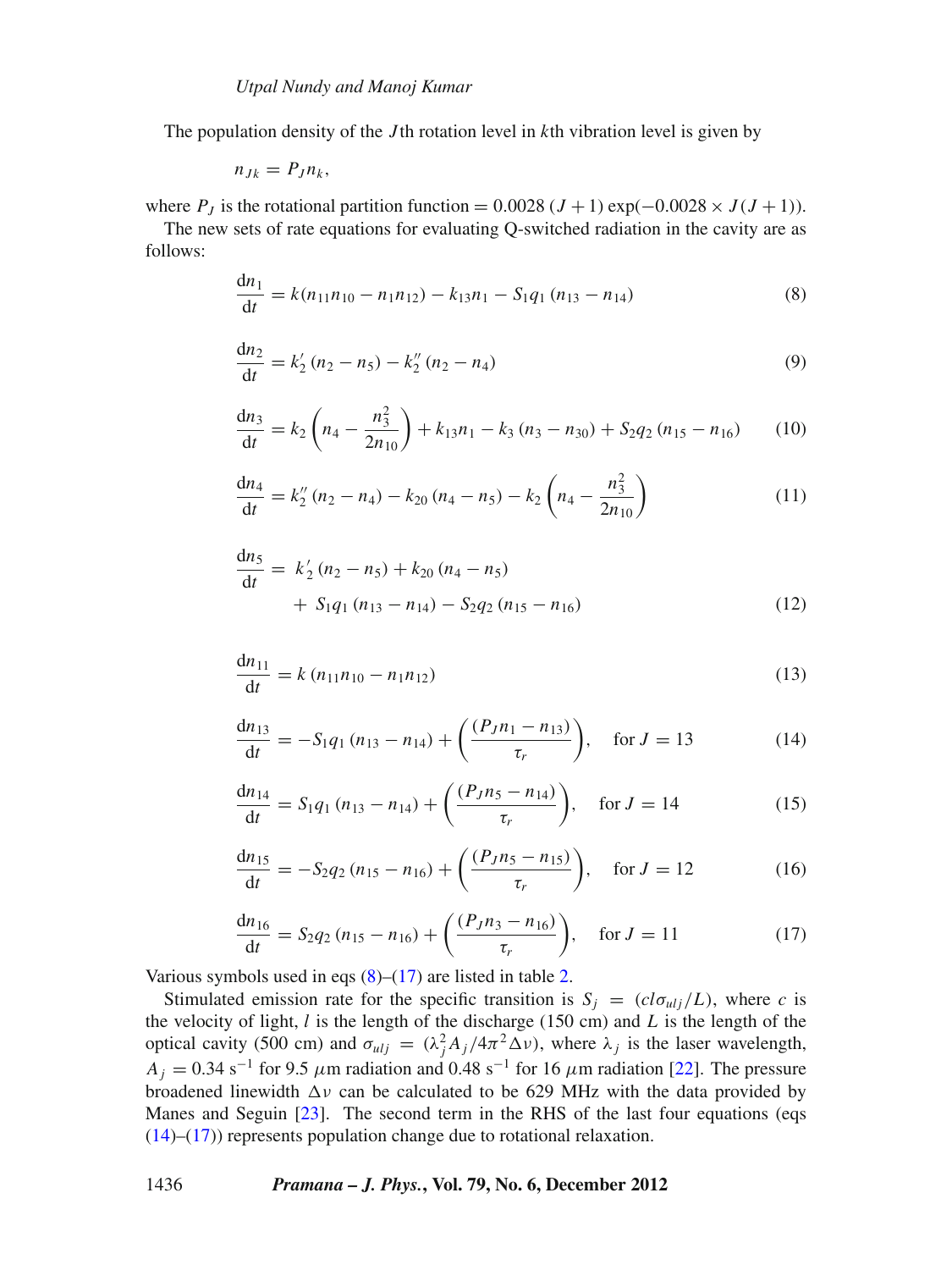<span id="page-12-0"></span>

| $n_{13}$  | Number density of rotation level $J = 13$ in (00 <sup>0</sup> 1)                |                                    |
|-----------|---------------------------------------------------------------------------------|------------------------------------|
| $n_{14}$  | Number density of rotation level $J = 14$ in (02 <sup>0</sup> 0)                |                                    |
| $n_{15}$  | Number density of rotation level $J = 12$ in (02 <sup>0</sup> 0)                |                                    |
| $n_{16}$  | Number density of rotation level $J = 11$ in (01 <sup>1</sup> 0)                |                                    |
| $n_{13i}$ | Starting value of population density of level $(J = 13)$ of $00^01$             | $2P_{13}n_{1i}$ <sup>*</sup>       |
| $n_{14i}$ | Starting value of population density of level ( $J = 14$ ) of 02 <sup>0</sup> 0 | $2P_{14} n_{5i}$                   |
| $n_{15i}$ | Starting value of population density of level ( $J = 12$ ) of 02 <sup>0</sup> 0 | $2P_{12} n_{5i}$                   |
| $n_{16i}$ | Starting value of population density of level ( $J = 11$ ) of $0110$            | $P_{11} n_{3i}$                    |
| $S_1$     | Stimulation emission rate for 9.5 $\mu$ m radiation                             | $S_1 = \frac{c l \sigma_{ul1}}{L}$ |
| $S_2$     | Stimulation emission rate for 16 $\mu$ m radiation                              | $S_2 = \frac{c l \sigma_{ul2}}{I}$ |
| $q_1$     | Photon density of 9.5 $\mu$ m radiation                                         |                                    |
| $q_2$     | Photon density of 16 $\mu$ m radiation                                          |                                    |
| $\tau_r$  | Rotational relaxation rate                                                      |                                    |
|           |                                                                                 |                                    |

**Table 2.** Various symbols used in eqs  $(8)$ – $(17)$ .

\*The subscript *i* denotes values of population densities of levels.

The rate equations describing the build-up of photon densities in the cavity are [\[21\]](#page-16-14):

<span id="page-12-1"></span>
$$
\frac{dq_1}{dt} = S_1 q_1 (n_{13} - n_{14}) - W_1 q_1 + D_1 n_{13},
$$
\n(18)

$$
\frac{dq_2}{dt} = S_1 q_2 (n_{15} - n_{16}) - W_2 q_2 + D_2 n_{15},
$$
\n(19)

<span id="page-12-2"></span>where  $W_1$  is the reciprocal of cavity decay time for 9.5  $\mu$ m laser and is given by

$$
W_1 = \frac{c}{2l} \left( T_{\text{loss}} - \ln(R_1 R_2 P R_1 P R_2) \right). \tag{20}
$$

Here  $T_{\text{loss}} = 0.1$  which represents the loss in the Brewster windows used in the laser chamber,  $R_1$  is the reflectivity of mirror M1 and is equal to 1.0 whereas  $R_2$  is the reflectivity of the output coupler and its value is 0.98.  $PR_1$  and  $PR_2$  determine the variation of cavity *Q* (interception factor) with rotation of mirror M2. As explained in Q-switch module, these factors represent the interception of the Gaussian laser beam by the two end mirrors as the laser mode sweeps across these mirrors. The estimated laser mode diameters at curved mirror M1 and plane output coupler OC are respectively 22 and 15.6 mm. The average mode diameter can be calculated to be 18 mm [\[12\]](#page-16-5). As the optic axis of the mode enters the edge of mirror M1, the maximum diffraction loss is 50%. When the optic axis of the mode is centred on mirror M1, the diffraction loss is minimum, as the mirror intercepts most of the Gaussian beam with its wings.  $PR<sub>1</sub>$  can be calculated with the help of the table of cumulative distribution function of Gaussian beams [\[14](#page-16-7)]. The minimum diffraction loss is found to be 2.3%, corresponding to a value of 0.977 for *PR*1. We use 1 ns as the time step for our calculations. The calculation starts with the optic axis entering the edge of the mirror. From the sweep speed we know the distance by which the laser mode advances on the mirror and can calculate  $PR_1$  for each time step. Such a table was prepared for *PR*<sup>1</sup> and subsequently used during the execution of the program. Similarly, *PR*<sup>2</sup> is the interception factor for the laser mode by the output coupler OC. In this case the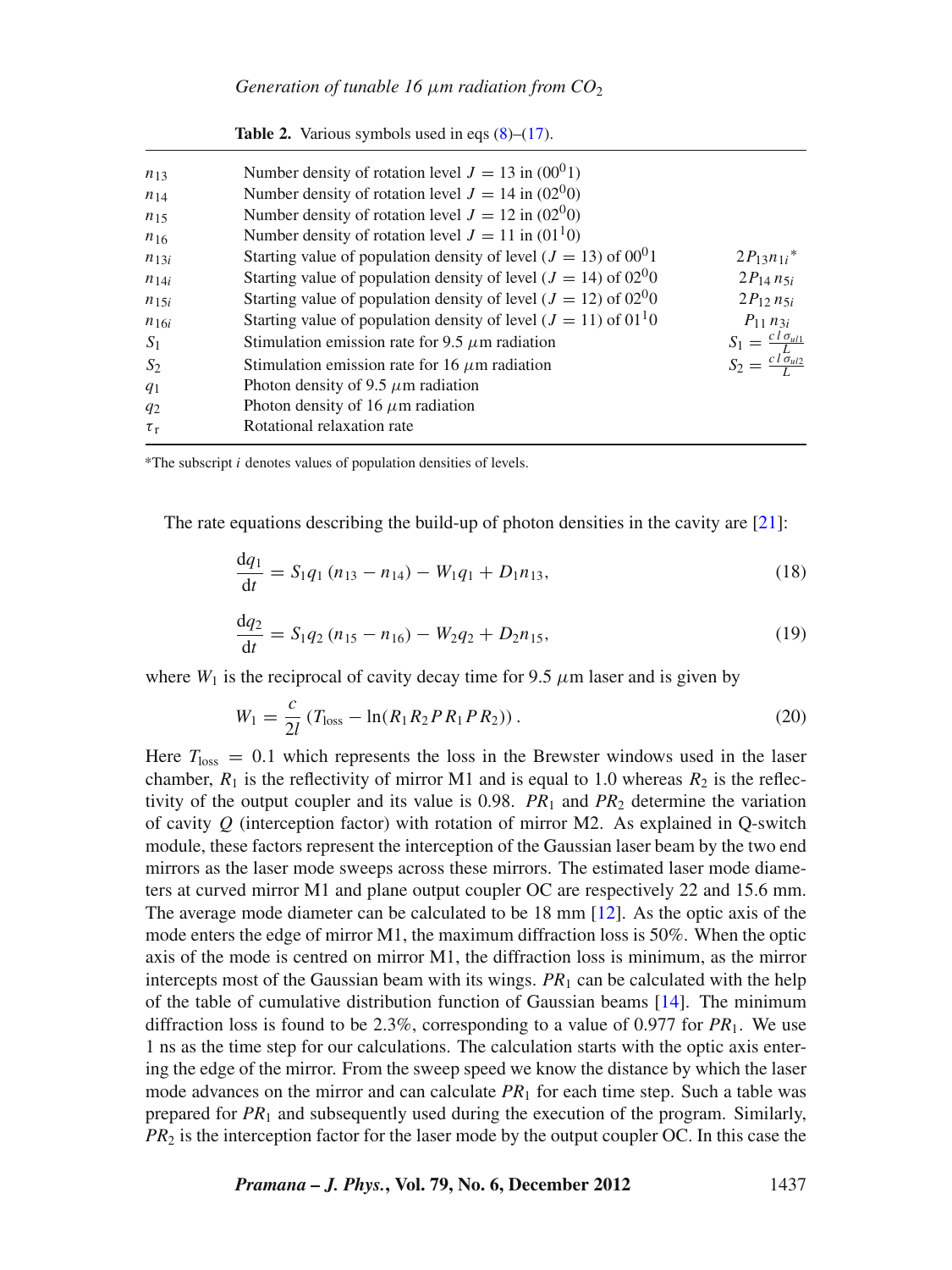minimum diffraction loss is  $0.14\%$ , corresponding to a value of 0.9986 for  $PR_2$ . Again *PR*<sup>2</sup> was calculated for each time step and listed in a table and these values are used in the calculation.

For the 16  $\mu$ m laser the reciprocal of cavity decay time  $W_2$  is given by

$$
W_2 = \frac{c}{2l} \left( T_{\text{loss}} - \ln(R_1 R_3 P R_1) \right). \tag{21}
$$

Here  $R_3$  is the effective reflectivity of the grating. Since the output coupling is 10% from a grating with 85% efficiency,  $R_3 = 0.9 \times 0.85 = 0.765$ . The 16  $\mu$ m and the 9.5  $\mu$ m beams are collinear and are of the same size. If one uses a wide grating, the diffraction loss on the grating can be neglected. The factors  $D_i$  in eqs [\(18\)](#page-12-1) and [\(19\)](#page-12-2) are the spontaneous emission rates given by the expression [\[21\]](#page-16-14)

$$
D_j = \frac{\lambda_j^2}{A_{\rm L}} \frac{\mathrm{d}v_j}{\Delta v} \frac{A_j}{\pi}.
$$

Here  $A_L$  is the cross-sectional area of the laser beam and dv is the inverse radiative lifetime of the lasing transition which is given by  $dv_j = W_j/2\pi$ . The 12 rate equations given in eqs [\(8\)](#page-11-2)–[\(19\)](#page-12-2) were solved by Runge–Kutta routine to calculate the cascade laser photon densities.

# **5. Results and discussions**

The results are presented in table [3.](#page-13-0) We present three cases. In each one, the stimulating laser operates on 9.6 *P*[\(14\)](#page-11-0) line, and the 16  $\mu$ m lasing has been calculated for the *Q*(14), *P*[\(13\)](#page-11-4) and *R*[\(11\)](#page-11-1) lines. Table [3](#page-13-0) lists starting and terminating *J* numbers for the rotational levels of transitions, their wavelengths and wave numbers. The peak power and energy of  $16 \mu m$  laser and its efficiency are also shown in the same table. In all these cases, total energy dissipated in the discharge is 37.5 J. The efficiency is defined as the ratio of the

<span id="page-13-0"></span>

| S.No.        | Cascade<br>laser lines | Transition                                     | $(\mu m)$ | Wavelength Wavenumber Peak power Energy<br>$\rm (cm^{-1})$ | (kW) | (mJ) | Efficiency<br>(%) |
|--------------|------------------------|------------------------------------------------|-----------|------------------------------------------------------------|------|------|-------------------|
| $\mathbf{1}$ | P(14)                  | $00^01J = 13$<br>$\rightarrow 02^{0}0.I = 14$  | 9.498     | 1052.85                                                    | 20.7 | 8.8  |                   |
|              | O(14)                  | $02^{0}0J = 14$<br>$\rightarrow 01^{1}0J = 14$ | 16.176    | 618.2                                                      | 42.9 | 8.4  | 0.02              |
| 2            | P(14)                  | $00^01J = 13$<br>$\rightarrow 02^{0}0.I = 14$  | 9.498     | 1052.85                                                    | 20.7 | 8.3  |                   |
|              | P(13)                  | $02^{0}0J=12$<br>$\rightarrow 01^{1}0J = 13$   | 16.446    | 608.1                                                      | 29.1 | 6.5  | 0.017             |
| 3            | P(14)                  | $00^01 J = 13$<br>$\rightarrow 02^{0}0J = 14$  | 9.498     | 1052.85                                                    | 20.7 | 7.9  |                   |
|              | R(11)                  | $02^{0}0J = 12$<br>$\rightarrow 01^{1}0J = 11$ | 15.935    | 627.6                                                      | 24.7 | 5.2  | 0.014             |

**Table 3.** Energy and power of cascade laser lines.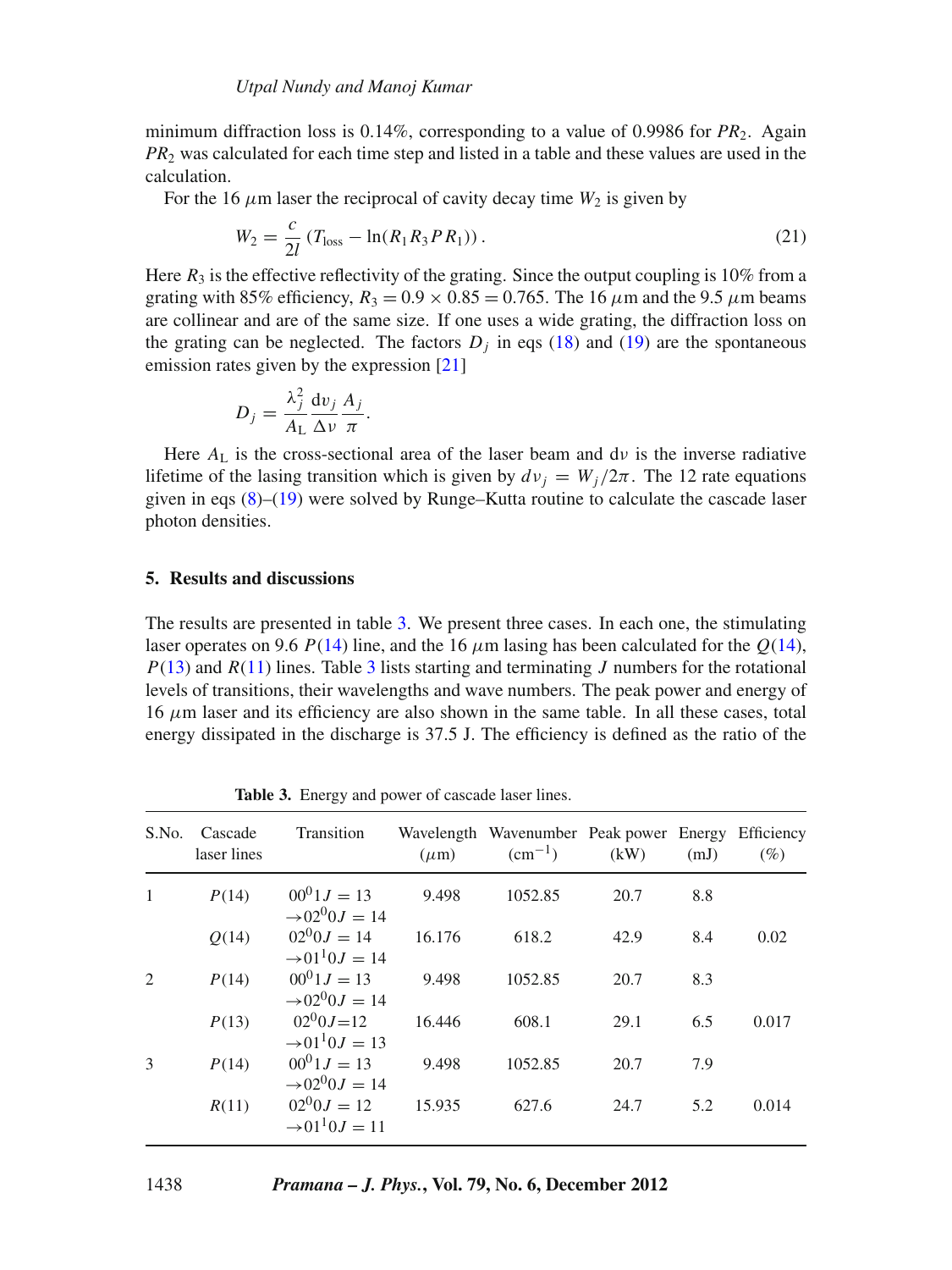<span id="page-14-0"></span>

**Figure 9.** The calculated pulse shapes and amplitudes of the cascade laser.

16 μm laser energy and the discharge energy. The *Q* line is the strongest and *P* lines are stronger than the *R* lines. It may be pointed out that we are considering such *P* and *R* lines, where the 9.6  $\mu$ m line and the 16  $\mu$ m lines are not connected. Lines are connected when the terminating *J* number of the 9.6  $\mu$ m radiation is the same as the originating *J* number of the 16  $\mu$ m radiation, as in the case of the  $Q(14)$  $Q(14)$  line. For weak *P* and *R* lines, it may be beneficial to tune the stimulating 9.6  $\mu$ m line and connect it with the desired *P* or *R* line. Experimentally also it is easy to implement this by replacing the output coupler OC by a grating. The calculated cascade laser pulse shapes are shown in figure [9.](#page-14-0)

<span id="page-14-1"></span>

| Parameters                        | Our system                    | Sakai and Hamada        |  |  |
|-----------------------------------|-------------------------------|-------------------------|--|--|
| Type                              | E-beam initiated pulsed laser | RF excited pulsed laser |  |  |
| Gas mixture, $CO_2:N_2$ : He      | 1:1:40                        | 1:1.4:7.6               |  |  |
| Gas pressure (Torr)               | 100                           | 100                     |  |  |
| Gas temperature (K)               | 200                           | 350                     |  |  |
| Discharge length (m)              | 1.5                           | 2.24                    |  |  |
| Cavity length (m)                 | 5                             | 6                       |  |  |
| Small signal gain coeff. $(cm-1)$ | $1.5\%$                       | $1\%$                   |  |  |
| Beam diameter (mm)                | 18                            | 18                      |  |  |
| Output power (kW)                 | 20                            | 500                     |  |  |
| Output coupling                   | $2\%$                         | 50%                     |  |  |
| Wavelength $(\mu m)$              | 9.5                           | 10.6                    |  |  |
| Intracavity peak power (kW)       | 1000                          | 1000                    |  |  |

**Table 4.** Comparison of operating parameters of our scheme with those of Sakai and Hamada [\[11\]](#page-16-4).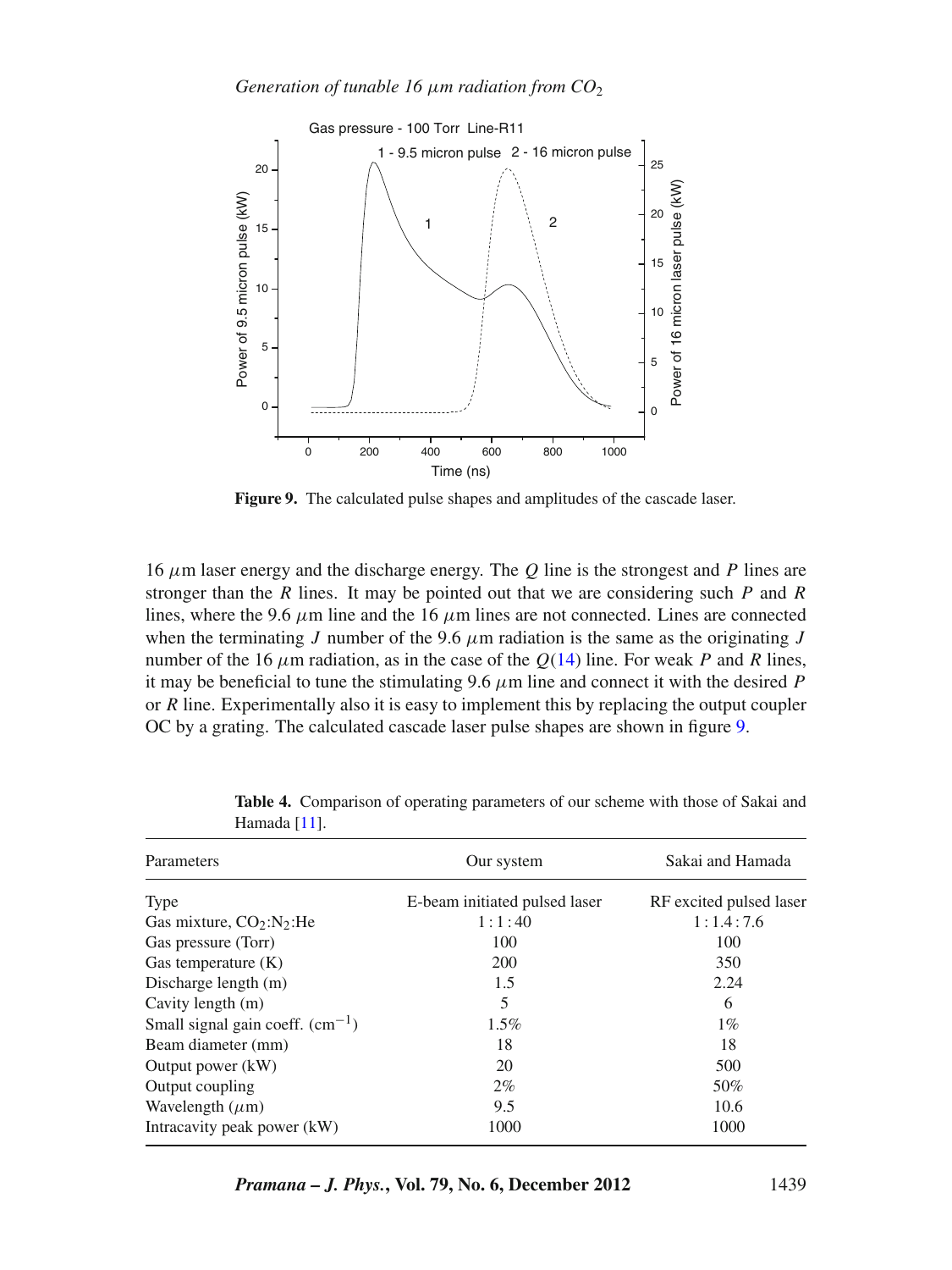Sakai and Hamada [\[11\]](#page-16-4) have carried out Q-switching in a RF excited fast longitudinal flow pulsed  $CO<sub>2</sub>$  laser. Table [4](#page-14-1) lists a comparison of the operating parameters of their laser with those of our proposed scheme. Though the laser systems are different, there are several similarities of operating parameters in the two systems. The intracavity power of the Q-switched pulse generated in the two systems is the same. If we increase our discharge length to 2.24 m and cavity length to 6 m, to mimic the experimental conditions of Sakai and Hamada, the internal power of the 9.5  $\mu$ m radiation increases to 1.3 MW. Sakai and Hamada have developed an analytical model. This model predicts the power of the laser as a function of small signal gain. Our calculated intracavity power of the  $9.5 \mu$ m radiation matches well with the analytical prediction of Sakai and Hamada. Hence we conclude that the theoretical predictions of our program are realistic and practically realizable.

The advantage of our scheme is its scalability and ability to generate high power and energy at 16  $\mu$ m. Kasner *et al* [\[7](#page-16-0)] reported 16  $\mu$ m energies of 15–20  $\mu$ J. In its present configuration, our scheme is capable of generating 16  $\mu$ m output energies greater than 5 mJ. Such a laser can find application in laser isotope separation. For selective vibrational excitation (in the  $v3$  band) of <sup>235</sup>UF<sub>6</sub> by 'Q-slope approach' [\[3](#page-15-5)] and its scavenging by a suitable chemical reagent [\[4](#page-15-2)], laser operating between 627 and 628 cm<sup>-1</sup> is required. The  $R(11)$  $R(11)$  line operating on 627.6 cm<sup>-1</sup> is an appropriate candidate. The laser head requires cryogenic cooling. This can be achieved by closed loop gas circulation schemes normally used for CO lasers [\[24\]](#page-16-17). The laser also requires repetitive rate operation. For the electron beam-controlled discharge module, the repetition rate is dictated by foil heating. For the parameters presented in this paper the discharge module can be easily operated at 100 Hz [\[18\]](#page-16-11).

#### **6. Conclusion**

We have presented a scheme for a cascade lasing system utilizing rotating mirror Q-switching. The optical arrangement allows independent tuning of the two cascade laser beams. The energy and power for the three 16 μm lines *Q*14, *P*13 and *R*11, were calculated by a theoretical model developed by us. We have compared our theoretical prediction regarding the generation of the Q-switched 9.5  $\mu$ m pulse with experimental results of a high-power Q-switched  $CO<sub>2</sub>$  laser. The 16  $\mu$ m laser lines generated by our scheme have sufficient energy, power and repetition rate to find application in laser isotope separation experiments.

#### **References**

- <span id="page-15-0"></span>[1] R M Osgood, *Appl. Phys. Lett.* **32(9)**, 564 (1978)
- <span id="page-15-1"></span>[2] V S Letokhov and C B Moore, *So*v*. J. Quantum Electron.* **6**, 129 (1976)
- <span id="page-15-5"></span>[3] J A Eerkens, *Appl. Phys.* **10**, 15 (1976)
- <span id="page-15-2"></span>[4] J A Horsely, P Rabinowitz, A Stein, D M Cox, R O Brickman and A Kaldor, *IEEE J. Quantum Electron.* **QE-16(11)**, 412 (1980)
- <span id="page-15-3"></span>[5] R L Wexler, T J Mannucia and R W Wayant, *Appl. Phys. Lett.* **31**, 730 (1977)
- <span id="page-15-4"></span>[6] W F Krupke, US Patent No. 4,053,851 (1977)